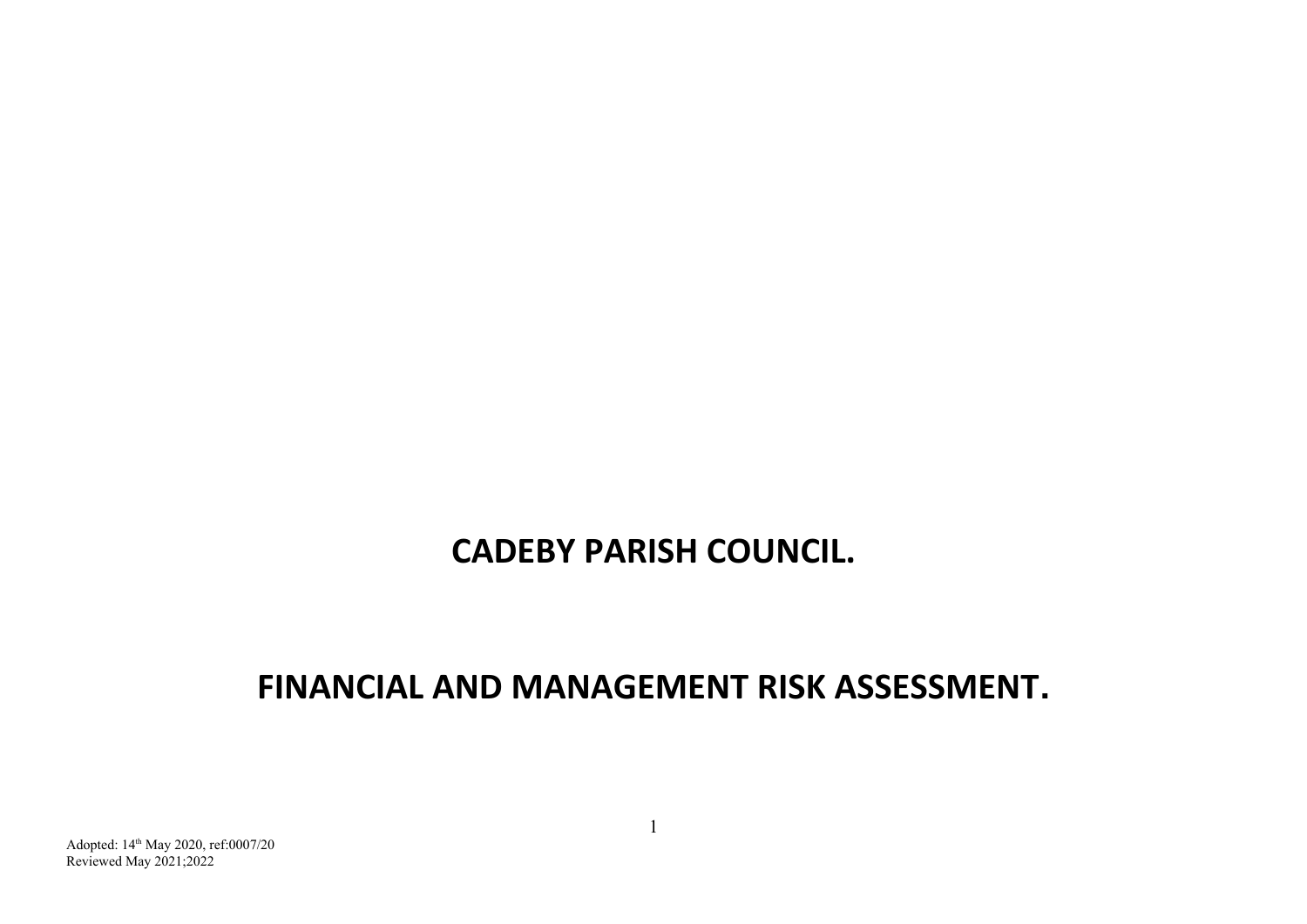## **Cadeby Parish Council**

## **Financial and Management Risk Assessment.**

This document has been produced to enable Cadeby Parish Council to assess the financial and management risks that it faces and to satisfy itself that it has taken adequate steps to minimise them. Adopted by the Parish Council at its meeting on 14th May 2020.

| <b>Risk</b> | Subject  | <b>Risk(s)</b> Identified                 | <b>High/Medium/Low</b> | <b>Management/Control of Risk</b>                                                                                                                                                                                                     | <b>Review/Assess/Revis</b>                     |
|-------------|----------|-------------------------------------------|------------------------|---------------------------------------------------------------------------------------------------------------------------------------------------------------------------------------------------------------------------------------|------------------------------------------------|
| no.         |          |                                           |                        |                                                                                                                                                                                                                                       |                                                |
| 1.          | Precept. | Adequacy of precept<br>requirements.      | Low.                   | The budget is monitored on a quarterly basis with<br>figures supplied by the Responsible Finance Officer<br>$(RFO)$ .                                                                                                                 | Parish Council to keep<br>system under review. |
|             |          | Requirements not<br>submitted to HBBC.    | Low.                   | The Parish Clerk submits the precept figure to<br>Hinckley & Bosworth Borough Council in writing                                                                                                                                      |                                                |
|             |          | Accuracy of precept<br>submitted to HBBC. | Low                    | The precept will be for a fixed sum of money and will<br>only be finally determined by the full Parish Council<br>when all relevant facts are known to the Council<br>including the size of any grant and the underlying tax<br>base. | By resolution of the full<br>Parish Council.   |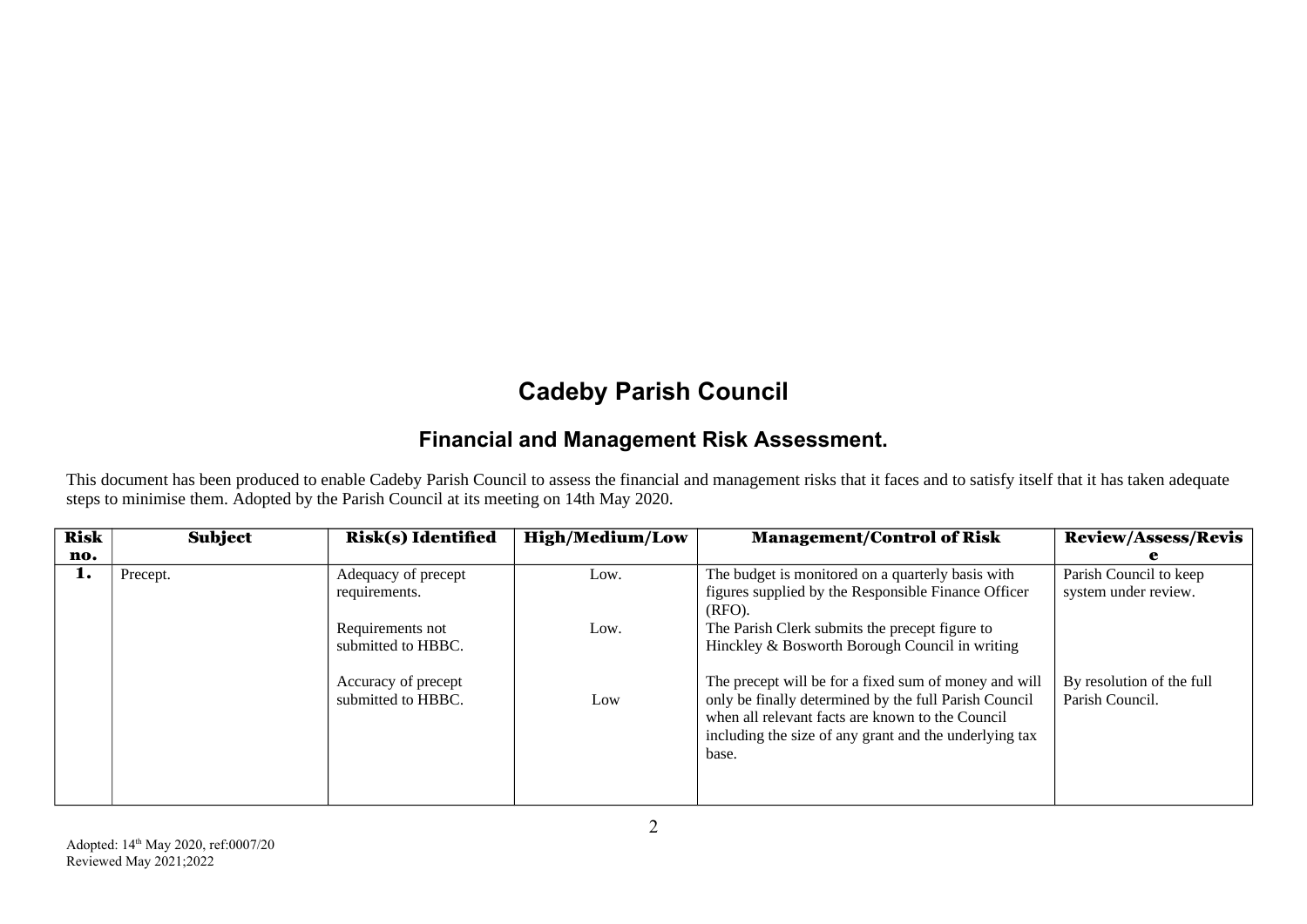| $\overline{2}$ . | Financial Records.                                | Inadequate records.                  | Low. | The Council has Financial Regulations that set out the                                                                                                                                                                                                                                 | Existing procedure is                                                                                                        |
|------------------|---------------------------------------------------|--------------------------------------|------|----------------------------------------------------------------------------------------------------------------------------------------------------------------------------------------------------------------------------------------------------------------------------------------|------------------------------------------------------------------------------------------------------------------------------|
|                  |                                                   |                                      |      | requirements.                                                                                                                                                                                                                                                                          | adequate.                                                                                                                    |
|                  |                                                   | Financial irregularities.            | Low. |                                                                                                                                                                                                                                                                                        | Review Financial<br>Regulations annually.                                                                                    |
| 3.               | Bank and Banking.                                 | Inadequate Checks.                   | Low. | The Council has Financial Regulations that set out the<br>requirements for banking, payments and the<br>reconciliation of accounts                                                                                                                                                     | Existing procedures are<br>adequate.                                                                                         |
|                  |                                                   | <b>Bank Errors.</b>                  | Low. | If the Bank does make an error when processing<br>payments and cash these are found when the bank<br>accounts are reconciled on a monthly basis, any error<br>is immediately reported to the bank and corrected by<br>them.                                                            | <b>Review Financial</b><br>Regulations annually and the<br>bank signatory list when<br>necessary, especially an<br>election. |
|                  |                                                   | Loss.                                | Low. | Losses would result from a bank error and these<br>would be immediately reported to the bank. Possible<br>losses from unauthorised access to the Council bank<br>accounts are minimal as security devices used to<br>access the accounts to which only the Parish Clerk has<br>access. | <b>Monitor Bank Statements</b><br>monthly.                                                                                   |
| 4.               | Cash.                                             | Loss through theft or<br>dishonesty. | Low. | Cash and cheques are banked within 5 working days.<br>Insurance cover is provided for infidelity.                                                                                                                                                                                      | Existing procedures are<br>adequate.<br>Review the Financial<br>Regulations annually.                                        |
| 5.               | Reporting and Auditing.                           | Information and<br>communication.    | Low. | A budget monitoring statement is produced for<br>presentation to the full Council on a quarterly basis.                                                                                                                                                                                | <b>Existing communication</b><br>procedures adequate.                                                                        |
|                  |                                                   |                                      |      | The accounts are open to public examination each<br>year as required by the Accounting and Audit<br>Regulations.<br>The Annual Report is published on the Council's web-<br>site.                                                                                                      | The Council appoints an<br>Internal Auditor each year to<br>scrutinise the accounts.                                         |
|                  |                                                   | Compliance.                          | Low. | Auditing takes place on an annual basis.                                                                                                                                                                                                                                               |                                                                                                                              |
| 6.               | <b>Direct Costs. Overhead</b><br>Expenses. Debts. | Goods not supplied but<br>billed.    | Low. | The Council has Financial Regulations that set out the<br>requirements                                                                                                                                                                                                                 | Existing procedure adequate.<br>Review the Financial<br>Regulations annually.                                                |
|                  |                                                   | Incorrect invoicing                  | Low. | Any Councillor can query an invoice with the Clerk.                                                                                                                                                                                                                                    |                                                                                                                              |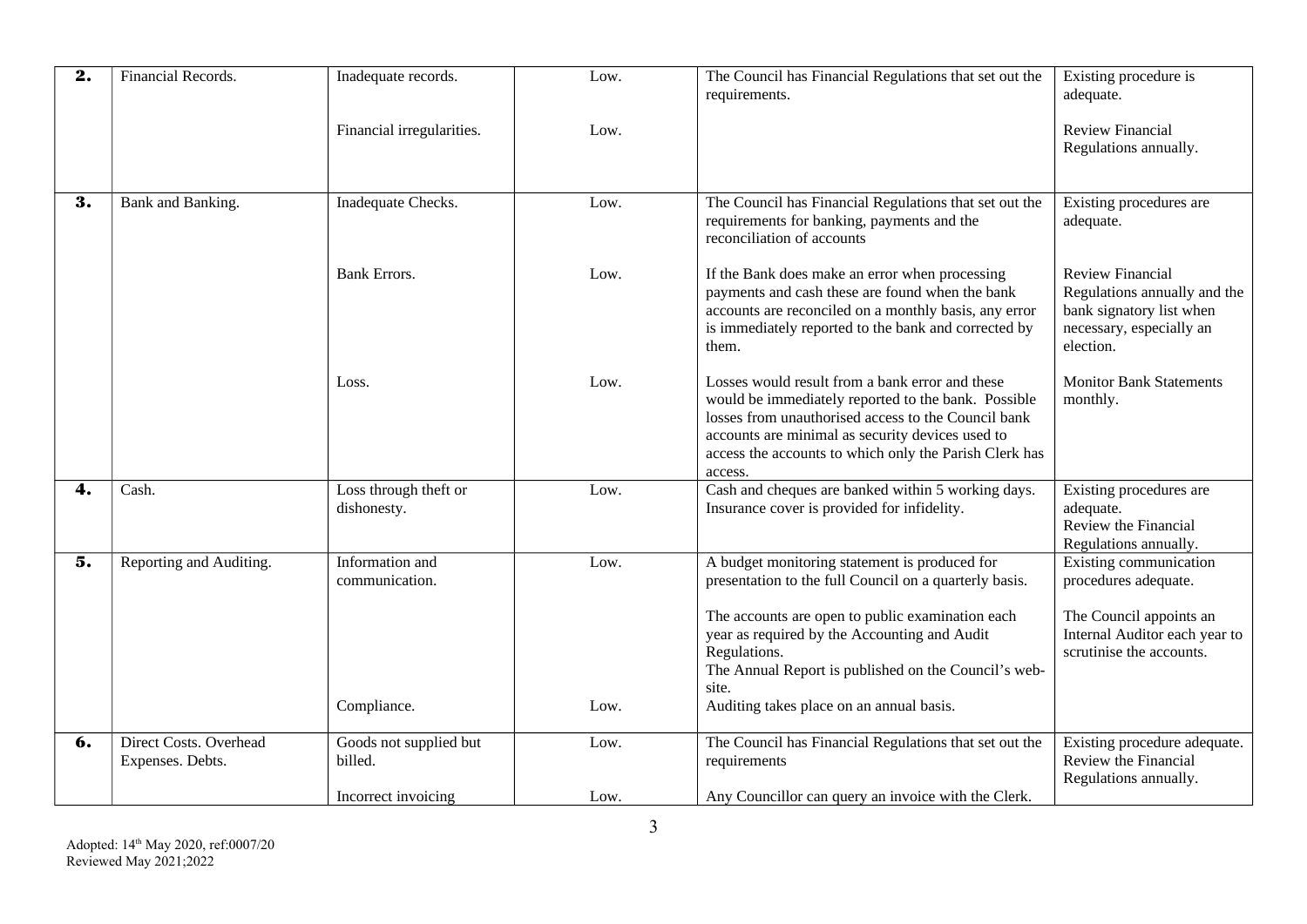|     |                                |                                                                                                                                                                                        |                                              | Invoices are approved at the Council meeting.                                                                                                                                                                                                                                                                                                                      |                                                                                                              |
|-----|--------------------------------|----------------------------------------------------------------------------------------------------------------------------------------------------------------------------------------|----------------------------------------------|--------------------------------------------------------------------------------------------------------------------------------------------------------------------------------------------------------------------------------------------------------------------------------------------------------------------------------------------------------------------|--------------------------------------------------------------------------------------------------------------|
|     |                                | Incorrect payments.<br>Unpaid Invoices.                                                                                                                                                | Low.<br>Low.                                 | The RFO prepares payments which are approved at a<br>Council meeting. Two Councillors sign the internal<br>control form and any cheques.<br>Unpaid invoices due to the Council are pursued.                                                                                                                                                                        |                                                                                                              |
| 7.  | Grants and support - Payable.  | Power to pay.<br>Authorisation of Council<br>to pay.                                                                                                                                   | Low.                                         | All such expenditure goes through the required<br>process of application and approval. Grants are<br>minuted and listed.                                                                                                                                                                                                                                           | Existing procedure adequate.                                                                                 |
| 8.  | Grants - Receivable.           | Receipt of<br>Grants/commuted sums.                                                                                                                                                    | Low.                                         | One off grants or commuted sums come with terms<br>and conditions to be satisfied.                                                                                                                                                                                                                                                                                 | Existing procedure adequate.                                                                                 |
| 11. | Best Value / Accountability.   | Overspend on services.                                                                                                                                                                 | Low.                                         | All contract awards are made at the relevant<br>Committee meeting.                                                                                                                                                                                                                                                                                                 | Existing procedure adequate.                                                                                 |
| 12. | Salaries and associated costs. | Salary paid incorrectly<br>Wrong hours paid.<br>Wrong rate paid.<br>False employee.<br>Wrong deductions of NI or<br>Tax.<br>Unpaid Tax & NI<br>contributions to the Inland<br>Revenue. | Low.<br>Low.<br>Low.<br>Low.<br>Low.<br>Low. | The Council authorises the appointment of all<br>employees. Salary rates are based on the National<br>Joint Council (NJC) for Local Government Services<br>Pay Scales.<br>Salary analysis and pay slips are produced by<br>Ladywell and checked by RFO. Salary is paid on a<br>quarterly basis together with any schedule of<br>payments to HMRC (for Tax and NI). | Existing appointment system<br>is adequate.<br>Salaries are paid by BACS<br>to the employees.                |
| 13. | Employees                      | Fraud by Staff.<br>Actions undertaken by<br>staff.<br>Health and Safety.                                                                                                               | Low<br>Low.<br>Low.                          | Financial risks are low as no petty cash is held.<br>Parish Clerk/RFO is provided with relevant training,<br>reference books, access to assistance and legal advice<br>required to undertake the role.                                                                                                                                                             | Existing procedure adequate<br>Membership of LRALC<br>Appropriate training will be<br>given where necessary. |
| 14. | Councillor allowances.         | Councillors overpaid                                                                                                                                                                   | Low.                                         | Expense claims are accompanied by purchase receipts<br>for expenses incurred by councillor duties.<br>Mileage is paid at 45p/mile.                                                                                                                                                                                                                                 | No additional procedure<br>required.                                                                         |
| 15. | <b>Election Costs.</b>         | Risk to budget from an<br>unforeseen election cost.                                                                                                                                    | Low/Medium.                                  | The risk is higher in an election year. The Parish<br>Clerk obtains an estimate of costs from the Borough<br>Council for a full election and an uncontested election.<br>There are no measures that can be adopted to                                                                                                                                              | Full Councl to ensure that<br>sufficient budget allocation<br>to cover by-election costs.                    |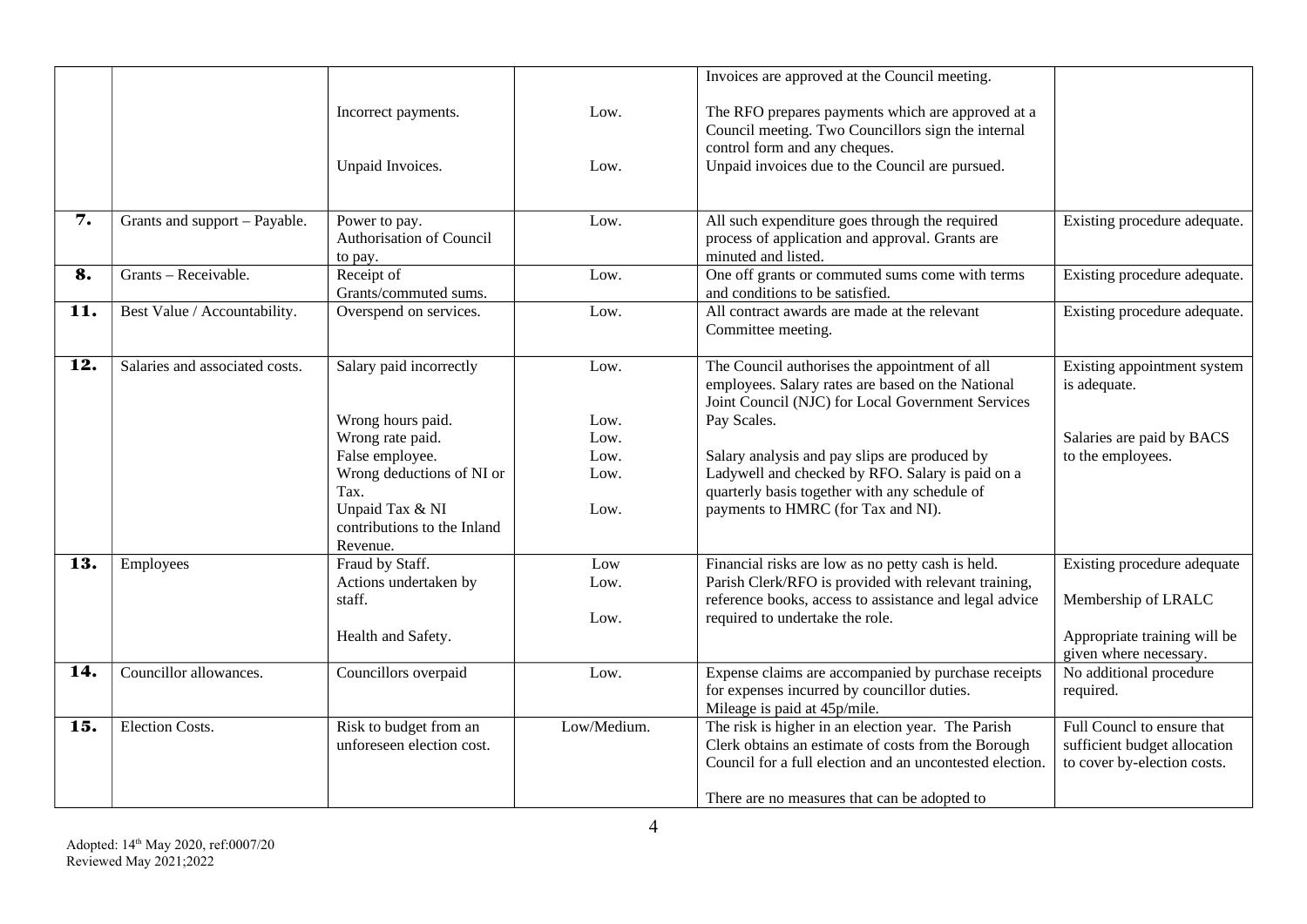|                   |                                                  |                                                                                                             |                              | minimise the risk of having a contested election as this<br>is a democratic process.                                                                                                                                                                                                                                                                    |                                                                                                                                                    |
|-------------------|--------------------------------------------------|-------------------------------------------------------------------------------------------------------------|------------------------------|---------------------------------------------------------------------------------------------------------------------------------------------------------------------------------------------------------------------------------------------------------------------------------------------------------------------------------------------------------|----------------------------------------------------------------------------------------------------------------------------------------------------|
| 16.               | VAT.                                             | Reclaiming.                                                                                                 | Low.                         | VAT is reclaimed on a quarterly basis from HMRC<br>and repaid by BACS.                                                                                                                                                                                                                                                                                  | Existing procedure adequate.                                                                                                                       |
| 17.               | Annual Returns.                                  | Submit within time limits.                                                                                  | Low.                         | The Financial Annual Return is completed by the<br>Internal Auditor and the Parish Clerk/RFO, approved<br>by the Council and submitted to the External Auditor<br>within the prescribed time limit.                                                                                                                                                     | <b>Existing procedures</b><br>adequate.                                                                                                            |
| 18.               | Legal Powers.                                    | Illegal activity or<br>payments.                                                                            | Low.                         | All activity and payments within the powers of the<br>Council are resolved and minuted at meetings.<br>Guidance and advice is provided to the meeting by the<br>RFO.                                                                                                                                                                                    | Existing procedure adequate.                                                                                                                       |
| 19.               | Agendas/Minutes<br>/Notices/Statutory Documents. | Accuracy and legality of<br>Agendas/ Minutes<br>/Notices/Statutory<br>Documents.<br><b>Business Conduct</b> | Low.                         | Agendas and minutes are produced in the prescribed<br>method by the Parish Clerk and adhere to the legal<br>requirements.<br>Agendas are displayed and minutes are available in<br>accordance with the legal requirements.<br>Minutes are approved and signed at the following<br>Council meeting.<br>Business conducted at Council meetings is managed | Existing procedure adequate.<br>Guidance/training to<br>Chairman is given if<br>necessary.<br>Members to adhere to the<br>adopted Code of Conduct. |
| 20.               | Members Interests.                               | Conflict of Interest.                                                                                       | Low.                         | by the Chairman.<br>Members declare pecuniary interests at the meeting<br>when the item "Declarations" is reached and when an<br>item is discussed and it becomes apparent they have<br>an interest.                                                                                                                                                    | Existing procedure adequate.                                                                                                                       |
|                   |                                                  | <b>Register of Members</b><br>Interests.                                                                    | Low.                         | The Register of Members Interest is updated by<br>Councillors when their circumstances change and is<br>reviewed annually. All Registers are published on the<br>Parish Council website.                                                                                                                                                                | Councillors to take<br>responsibility to update their<br>entry in the Register.                                                                    |
| $\overline{21}$ . | Insurance.                                       | Adequacy.<br>Cost.<br>Compliance.<br>Fidelity Guarantee.                                                    | Low.<br>Low.<br>Low.<br>Low. | An annual review is undertaken prior to the renewal<br>date of all insurance arrangements in place.<br>A three year agreement for public liability insurance<br>has recently been agreed to ensure best value for<br>money.                                                                                                                             | Existing procedure adequate.<br>Review insurance provision<br>annually.                                                                            |
| 22.               | Data Protection.                                 | Policy Provision.                                                                                           | Low.                         | The Parish Council is registered with the Information<br>Commissioner.                                                                                                                                                                                                                                                                                  | Existing procedure adequate.<br>Ensure annual renewal of                                                                                           |